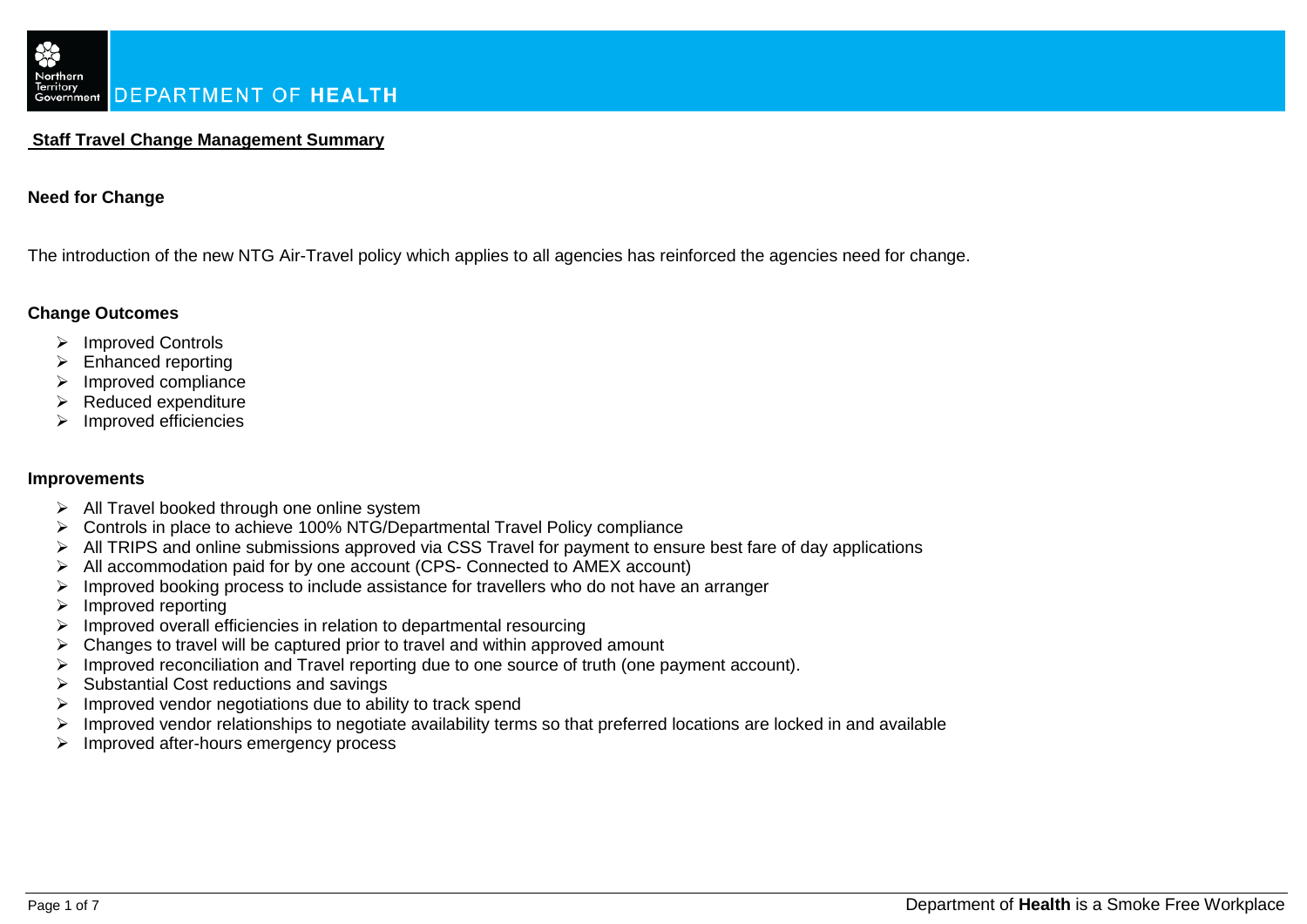### **Staff Impacts**

- $\triangleright$  Staff impacts are expected to be limited
- $\triangleright$  New policies and systems should effect immediate efficiencies
- Staff already utilising the online system should experience little to no change with booking process
- $\triangleright$  Staff who are not using the online system will need to be trained
- $\triangleright$  All staff who book travel will need to attend policy awareness sessions
- Information sessions held in July identified training preferences. Training will include WebEx/Face to Face /user guides/follow up support

## **Financial Impact**

- $\triangleright$  Cost associations for training are Nil
- $\triangleright$  Travel Management Road show

### **Organisational Benefits**

- $\triangleright$  Reduced Risk
- $\triangleright$  Reduced expenditure
- $\triangleright$  Controlled spend
- $\triangleright$  Accurate reporting

### **Financial Delegate Benefits**

- $\triangleright$  One approval required for maximum amount per trip allowance for budget consideration
- $\triangleright$  Proxy TRIPS delegate option to limit approval burden
- $\triangleright$  Reduced burden on finances and budgets due to process improvements

#### **Staff Benefits**

- $\triangleright$  Improved Travel workload burden in relation to booking travel and credit card management
- $\triangleright$  One entry in TRIPS system due to same day approval and proxy delegate policy inclusion
- $\triangleright$  No need to conduct individual reconciliations of accounts
- $\triangleright$  No need to forward authorisations for Accommodation and or Car Hire
- $\triangleright$  Changes to travel (i.e. dates) can occur online without the requirement of new approval if financial delegate has approved to the amount including change
- $\triangleright$  Staff will not have to call separate providers to investigate costs for TRIPS MR approval.
- $\triangleright$  Visibility through the online system will streamline cost associations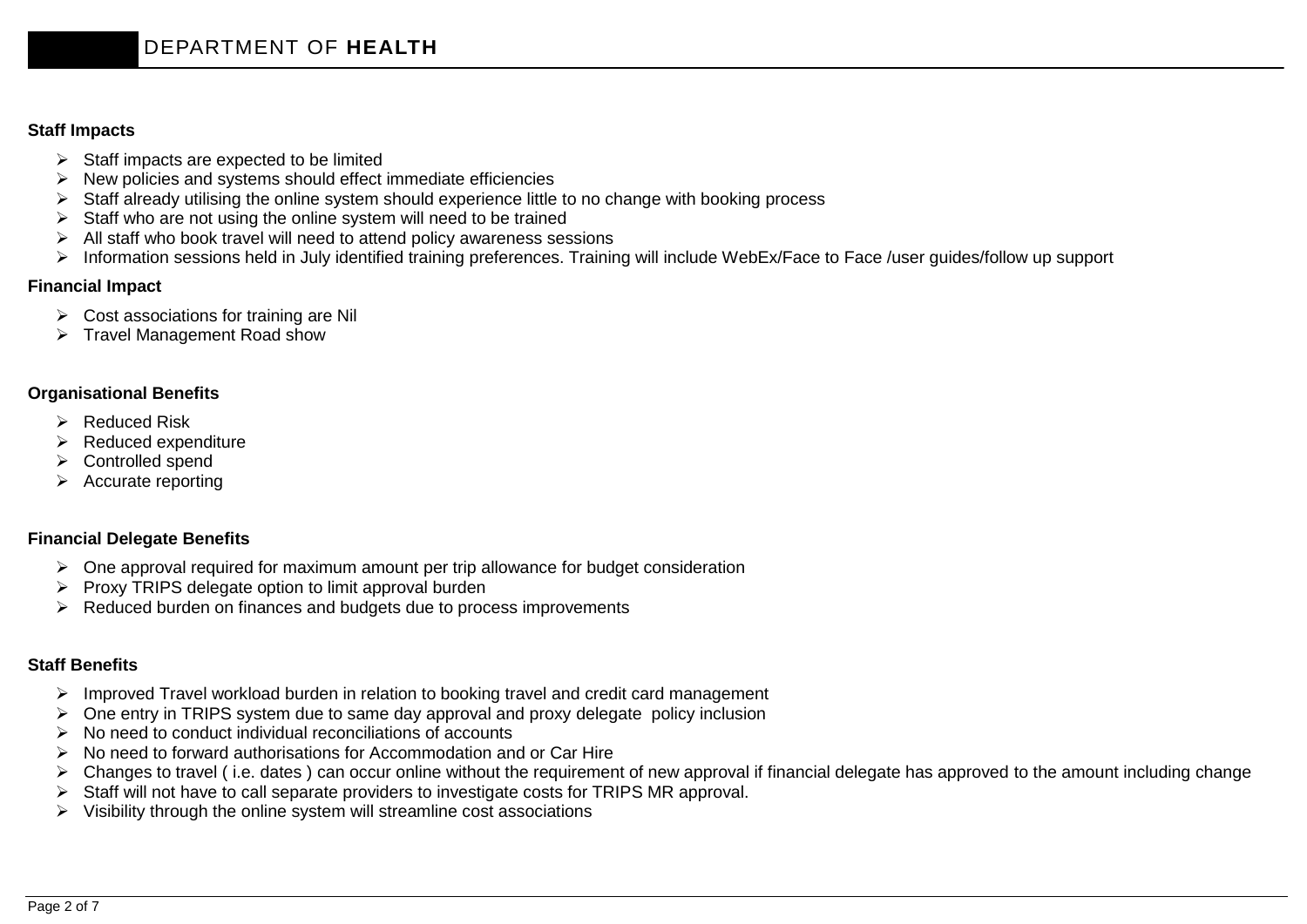### **Planned Implementation**

- $\triangleright$  Upcoming training requirements have been emailed to distribution lists for comment and to select preference
- $\triangleright$  Management have been engaged in out of session meetings on a request by request basis Ongoing
- $\triangleright$  Training register and attendance sheets will ensure majority captured in training



#### **Stakeholder Engagement / Awareness**

- $\triangleright$  Initial online information sessions rolled out December 2014 to all regions
- > Information and awareness roll out in July offered an opportunity to collect information and share a proposed travel process which aligns with policy has largely been accepted with enthusiasm and anticipation toward implementation
- Proposed changes have involved a majority of end users for comments by way of the travel Information Roll out which included all regions
- Key messages and Pain points identified in these sessions have been applied to changes to benefit all and create user acceptance and stakeholder engagement
- Considerations from employee through to Agency perspectives have been considered and applied where appropriate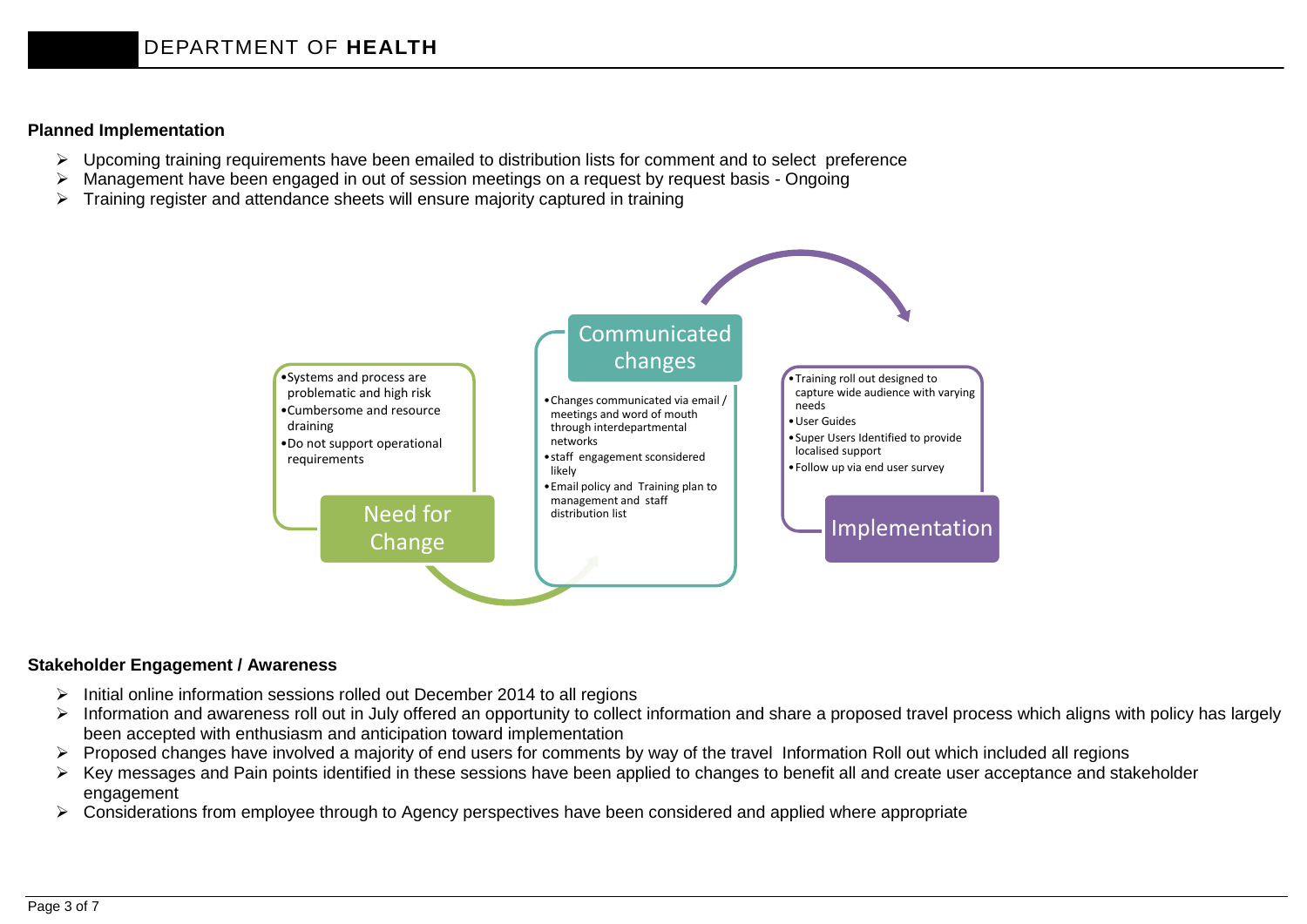| <b>Requirement for Change</b>                                                                                                                  | <b>Risk</b> | Change                                                                                                                                                                                                                                                                       | <b>Residual</b><br><b>Risk</b> | <b>Benefits</b>                                                                                                                                                                                                                                                                                                                                                                                       |  |
|------------------------------------------------------------------------------------------------------------------------------------------------|-------------|------------------------------------------------------------------------------------------------------------------------------------------------------------------------------------------------------------------------------------------------------------------------------|--------------------------------|-------------------------------------------------------------------------------------------------------------------------------------------------------------------------------------------------------------------------------------------------------------------------------------------------------------------------------------------------------------------------------------------------------|--|
| Policies non-compliant with few controls in<br>place<br>Lack of accountability                                                                 | <b>High</b> | Controls in place to support audit scrutiny.<br>Only one booking system recognised<br>Departmental Policies on QBT booking tool<br>with check box in place<br>One Corporate Travel Provider<br><b>Compliance Checks</b>                                                      | Low                            | <b>Accurate Reporting</b><br>Substantially Reduced costs (online vs other)<br>Streamlined booking creating efficiencies<br>100% Travel booked through one process to achieve NTG<br>Air Travel policy compliance<br>Compliance responsibilities controlled through systems and<br>manual checks through Corporate Support Services                                                                    |  |
| Little to no evidence of Travel management<br>within business units - Delay in approval<br>process due to high level delegation<br>commitments | <b>High</b> | Introduction of<br>Travel Pre-Assessment approval form -<br>signed by Financial delegate in advance<br>approving maximum spend and reason for<br>travel<br>Same day approval requirement in the<br>TRIPS MR and online booking submission                                    | Low                            | Financial Delegate has the ability to proxy delegation to<br>achieve best outcome<br>Same day approvals will substantially reduce costs and<br>resourcing<br>TRIPS MR entered once not many times requiring many<br>approvals<br>Auditing compliance<br><b>Policy Compliance</b><br>Business units considering spend and need for travel with a<br>view to reducing Travel and financial implications |  |
| TRIPS processed separate to travel requests                                                                                                    | High        | TRIPS MR will be compared with online booking<br>submission to quality check compliance                                                                                                                                                                                      | Low                            | Higher degree of compliance<br>Confidence in submissions, payment and reporting                                                                                                                                                                                                                                                                                                                       |  |
| Travel booked through one online system - after<br>hour emergency exceptions                                                                   | <b>High</b> | Controls in place to support audit scrutiny<br>Only one method of booking recognised<br>Authority to apply payment after quality checks for<br>compliance have been applied<br>Best Fare of Day policy inclusions enforced by<br>way of rejected request if no justification | Low                            | No residual costs (e.g. Corporate Credit card surcharge)<br>Reconciliation of one account with additional reporting and data<br>Corporate Support Services will process payments for Flights /<br>Accommodation / Car Hire - resourcing in relation to this is<br>centralised<br>Departmental resourcing benefits in relation to individual<br>reconciliations                                        |  |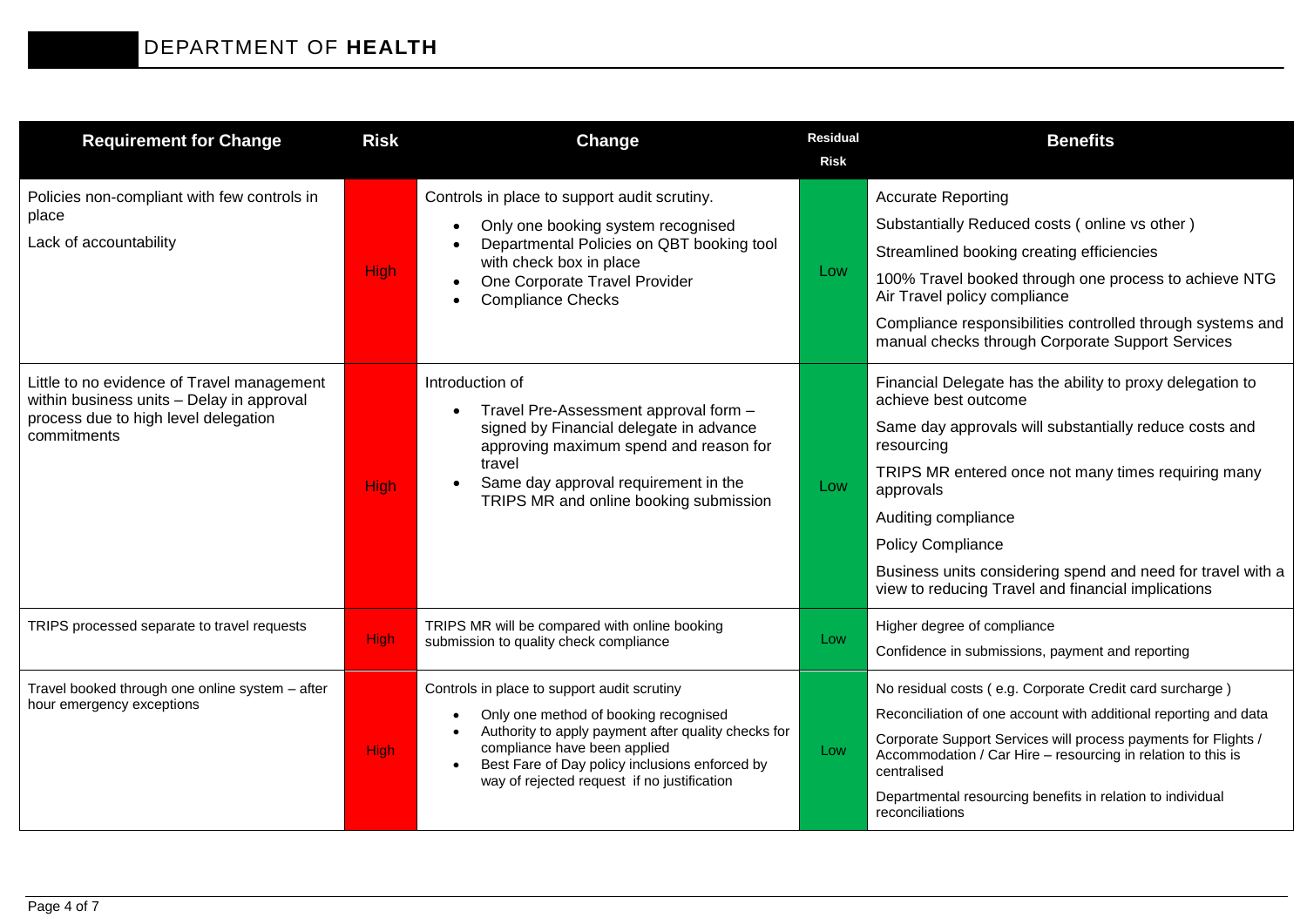| Travel payments processed through many<br>channels which leads to uncontrolled spend,<br>non-compliant activities and inability to<br>produce accurate reports                                                | <b>High</b>   | Controls in place to support audit scrutiny<br>Only one method of payment recognised<br>Authority to apply payment after quality<br>checks for compliance have been applied | Low | No residual costs (e.g. Corporate Credit card surcharge)<br>Reconciliation of one account with additional reporting and<br>data<br>Corporate Support Services will process payments for<br>Flights / Accommodation / Car Hire - resourcing in relation<br>to this is centralised |  |
|---------------------------------------------------------------------------------------------------------------------------------------------------------------------------------------------------------------|---------------|-----------------------------------------------------------------------------------------------------------------------------------------------------------------------------|-----|----------------------------------------------------------------------------------------------------------------------------------------------------------------------------------------------------------------------------------------------------------------------------------|--|
| Staff who book travel and or Travellers not<br>trained in online booking systems                                                                                                                              | <b>Medium</b> | Comprehensive training planned for all regions via<br>Face to Face<br>WebEx<br>Individual face to face<br>Group face to face                                                | low | Improved awareness of policies and Travel booking<br>requirements<br>Super Users identified to support business units and<br>regions with new employees<br>Improved ownership of process<br>Signed Attendance sheet and register                                                 |  |
| Non-compliant Delay in acquitting travel<br>which results in unknown liabilities and<br>inaccurate reporting                                                                                                  | <b>High</b>   | Forward Travel cannot be approved by delegate if<br>previous MR still outstanding                                                                                           | Low | Higher degree of compliance<br>Reduced resourcing following up non compliance                                                                                                                                                                                                    |  |
| Frequent Flyer points and official staff travel<br>- collected points not applied to business<br>travel resulting in Code of Conduct breach<br>and pursuant to breaches in Australian<br><b>Taxation laws</b> | <b>High</b>   | Point accumulation will not be available through the<br>online booking tool or through the mandated<br>corporate travel provider                                            |     | Departmental systems put in place to eliminate any liability                                                                                                                                                                                                                     |  |

### **Planned Implementation**

- $\triangleright$  Upcoming training requirements have been emailed to distribution lists for comment and to select preference
- > Management have been engaged in out of session meetings on a request by request basis Ongoing
- $\triangleright$  Training register and attendance sheets will ensure majority captured in training
- > Corporate Support Services will offer ongoing support and guidance and training as required Follow up user Questionnaire 1 week after training
- > Ongoing support from QBT and CSS Staff Travel
- $\triangleright$  Reports and monthly statement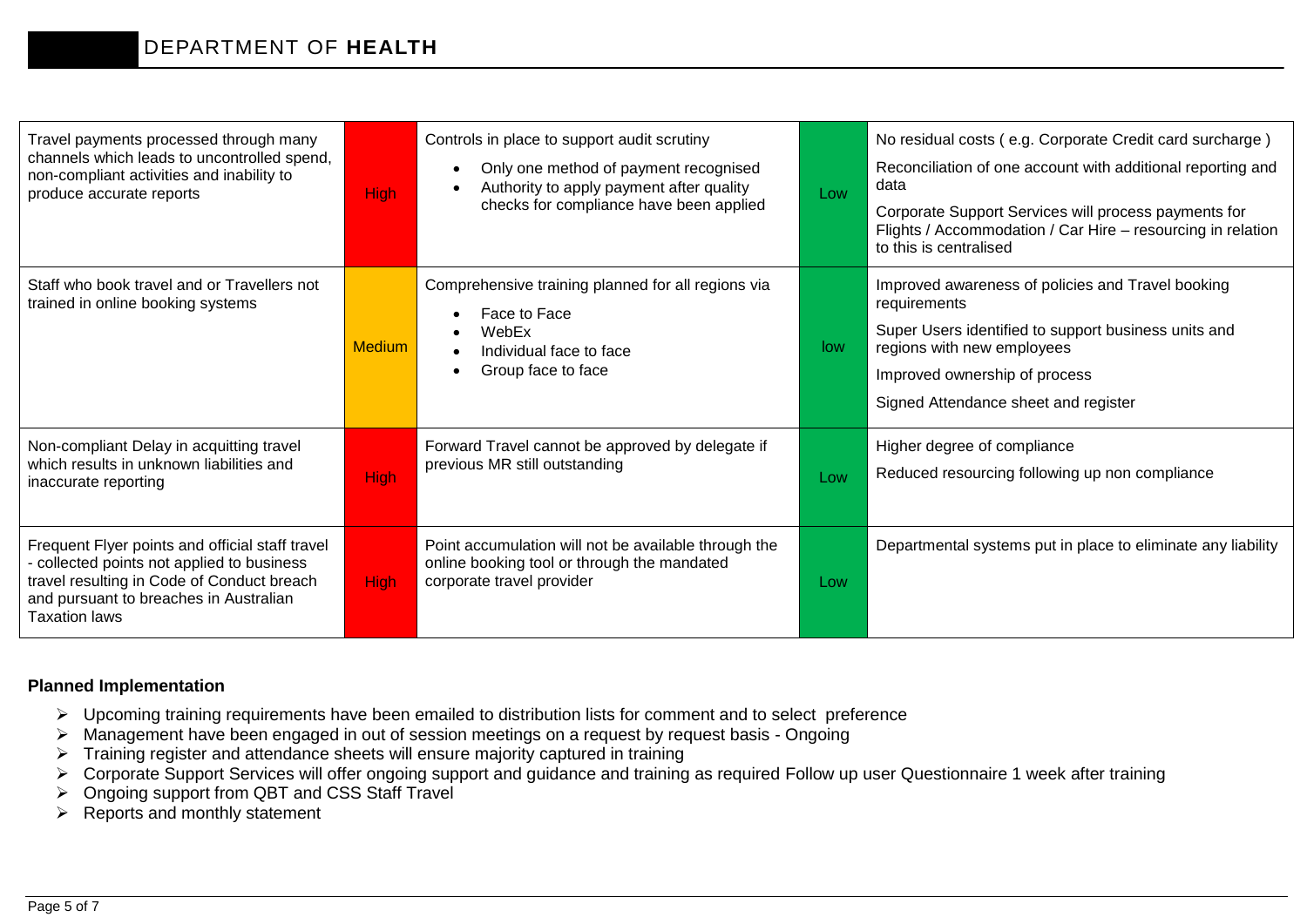# **Proposed Roll Out**

- Go Live Date needs to occur before or as training commences Once trained online login will be provided to participants
- Staff who already use online can commence under new portal on the 1<sup>st</sup> of September
- $\triangleright$  Super Users have been / will be identified in business units and regions to support transition

|                                                                             | <b>Proposed Training Schedule</b>                                                                                                                                 |                                                                                    |                                                                                    |                                                                                                                |  |  |  |
|-----------------------------------------------------------------------------|-------------------------------------------------------------------------------------------------------------------------------------------------------------------|------------------------------------------------------------------------------------|------------------------------------------------------------------------------------|----------------------------------------------------------------------------------------------------------------|--|--|--|
| Monday                                                                      | Tuesday                                                                                                                                                           | Wednesday                                                                          | Thursday                                                                           | Friday                                                                                                         |  |  |  |
| August 24                                                                   | 25                                                                                                                                                                | 26                                                                                 | 27                                                                                 | 28                                                                                                             |  |  |  |
|                                                                             | <b>Group Emails sent to</b><br>distribution list to begin<br>registrations                                                                                        |                                                                                    |                                                                                    | <b>Email Approved Policies to</b><br>Distribution list with Roll out<br>information                            |  |  |  |
| 31                                                                          | September 1                                                                                                                                                       | $\overline{2}$                                                                     | $\overline{3}$                                                                     | 4                                                                                                              |  |  |  |
| <b>WebEx Training for</b><br><b>Administrators and Profile</b><br>arrangers | Day 1 - WebEx Training<br><b>3 Sessions offered</b><br>1 Hour Each<br>Max 25 per session                                                                          | Day 2 - WebEx Training<br>3 Sessions offered<br>1 Hour Each                        | Day 3 - WebEx Training<br><b>3 Sessions offered</b><br>1 Hour Each                 | Day 4 - WebEx Training<br><b>3 Sessions offered</b><br>1 Hour Each<br><b>Possible Audience captured</b><br>300 |  |  |  |
| $\overline{7}$                                                              | 8                                                                                                                                                                 | $\mathbf{Q}$                                                                       | 10                                                                                 | 11                                                                                                             |  |  |  |
| Face to Face and Group<br><b>Training Darwin</b><br><b>Times TBC</b>        | <b>Face to Face and Group</b><br><b>Training Darwin</b><br><b>Times TBC</b><br><b>Face to Face and Group</b><br><b>Training Alice Springs</b><br><b>Times TBC</b> | <b>Face to Face and Group</b><br><b>Training Alice Springs</b><br><b>Times TBC</b> | <b>Face to Face and Group</b><br><b>Training Alice Springs</b><br><b>Times TBC</b> | <b>Face to Face and Group</b><br><b>Training Tennant Creek</b><br><b>Times TBC</b>                             |  |  |  |
| 14                                                                          | 15                                                                                                                                                                | 16                                                                                 | 17                                                                                 | 18                                                                                                             |  |  |  |
| Face to Face and Group<br><b>Training Darwin</b><br><b>Times TBC</b>        | <b>Face to Face and Group</b><br><b>Training Darwin</b><br><b>Times TBC</b>                                                                                       | <b>Face to Face and Group</b><br><b>Training Darwin</b><br>Times TBC AM only       | <b>Face to Face and Group</b><br><b>Training Date Reserved TBC</b>                 | <b>Face to Face and Group</b><br><b>Training Date reserved</b><br>TBC                                          |  |  |  |